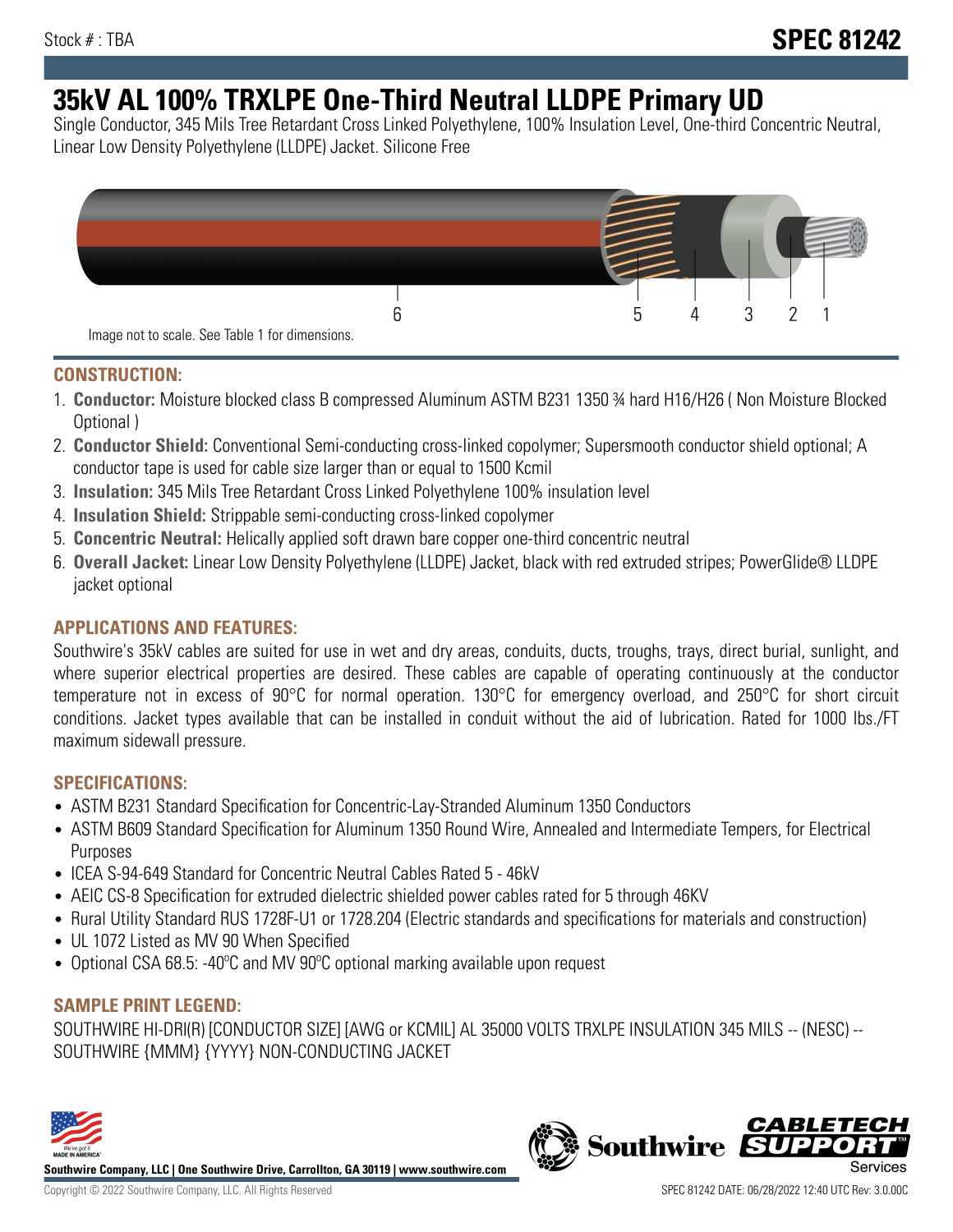# Stock # : TBA **SPEC 81242**

#### **Table 1 – Weights and Measurements**

| Stock<br>Number | Cond<br>Size <sup>'</sup> | <b>Diameter</b><br><b>Over</b><br>Conductor | <b>Diameter</b><br>Over<br>Insulation | Insul.<br><b>Thickness</b> | Diameter<br>Over<br>Insulation<br><b>Shield</b> | Concentric<br><b>Neutral</b> | Neutral DC<br>Resistance<br>$25^{\circ}$ C | Jacket<br><b>Thickness</b> | Approx.<br>OD | Approx.<br>Weight    | Min<br><b>Bending</b><br>Radius | Max Pull<br>Tension* |
|-----------------|---------------------------|---------------------------------------------|---------------------------------------|----------------------------|-------------------------------------------------|------------------------------|--------------------------------------------|----------------------------|---------------|----------------------|---------------------------------|----------------------|
|                 | AWG/<br>Kcmil             | inch                                        | inch                                  | mil                        | inch                                            | No. x AWG                    | $\Omega$ /1000ft                           | mil                        | inch          | ID<br><b>Y1000ft</b> | inch                            | I <sub>b</sub>       |
| TBA             | 3/0<br>(19)               | 0.443                                       | 1.170                                 | 345                        | .270                                            | 9x14                         | 0.292                                      | 50                         | .498          | 937                  | 11.9                            | 1007                 |

All dimensions are nominal and subject to normal manufacturing tolerances

◊ Cable marked with this symbol is a standard stock item

\* Pulling tension based on pulling eye directly connected to conductor

! UL listed MV-90 Rated

^ HiDri Plus® - Water Blocking Powder

^^ HiDri Plus® - Water Blocking Powder. All Black Jacket

† 2/3 Concentric Neutral

§ HiDri Plus® - Water Blocking Powder. CSA Listed

### **Table 2 – Electrical and Engineering Data**

| Cond.<br>Size         | 'DC.<br>Resistance<br>@25°C | АC<br>Resistance<br>$\varpi$ 90°C | Capacitive<br>Reactance @<br>60Hz | Inductive<br>Reactance<br>@ 60Hz | <b>Charging</b><br>Current | <b>Dielectric</b><br>Loss | Zero<br>Sequence<br>Impedance* | Positive<br>Sequence<br>Impedance <sup>®</sup> | Short<br>Circuit<br>Current <sup>@</sup><br>30 Cycle | Allowable<br>Ampacity in<br>Duct 90°C1 | Allowable<br>Ampacity<br>Directly<br>Buried 90°C‡ |
|-----------------------|-----------------------------|-----------------------------------|-----------------------------------|----------------------------------|----------------------------|---------------------------|--------------------------------|------------------------------------------------|------------------------------------------------------|----------------------------------------|---------------------------------------------------|
| AWG/<br>Kcmil         | $\Omega/1000$ ft            | $\Omega/1000$ ft                  | $M\Omega^*1000$ ft                | $\Omega/1000$ ft                 |                            | A/1000ft W/1000ft         | $\Omega/1000$ ft               | $\Omega$ /1000ft                               | Amp                                                  | Amp                                    | Amp                                               |
| $\frac{3}{0}$<br>(19) | 0.105                       | 0.132                             | 0.061                             | 0.048                            | 0.333                      | 2.020                     |                                | $0.381 + 0.144$ 0.133+ $0.048$                 | 3377.6                                               | 210                                    | 250                                               |

\* Calculations are based on three cables triplexed / concentric shield / Conductor temperature of 90°C / Shield temperature of 45°C / Earth resistivity of 100 ohmsmeter

† Ampacities are based on Figure 7 of ICEA P-117-734 (Single circuit trefoil, 100% load factor, 90°C conductor temperature, earth RHO 90, 36" burial depth)

‡ Ampacities are based on Figure 1 of ICEA P-117-734 (Single circuit trefoil, 100% load factor, 90°C conductor temperature, earth RHO 90, 36" burial depth)

#### **Table 3 – Weights and Measurements (Metric)**

| Stock<br>Number | Cond.<br>Size <sup>1</sup> | <b>Diameter</b><br><b>Over</b><br>Conductor | <b>Diameter</b><br><b>Over</b><br>Insulation | Insul.<br><b>Thickness</b> | <b>Diameter</b><br>Over<br>Insulation<br><b>Shield</b> | Concentric<br><b>Neutral</b> | Neutral DC<br>Resistance<br>$25^{\circ}$ C | Jacket<br><b>Thickness</b> | Approx.<br>OD | Approx.<br>Weight | Min<br>Bending<br>Radius | Max Pull<br>Tension* |
|-----------------|----------------------------|---------------------------------------------|----------------------------------------------|----------------------------|--------------------------------------------------------|------------------------------|--------------------------------------------|----------------------------|---------------|-------------------|--------------------------|----------------------|
|                 | AWG/<br>Kcmil              | mm                                          | mm                                           | mm                         | mm                                                     | No. x AWG                    | $\Omega$ /km                               | mm                         | mm            | ka/km             | mm                       | newton               |
| <b>TBA</b>      | 3/0<br>(19)                | 11.25                                       | 29.72                                        | 8.76                       | 32.26                                                  | 9x14                         | 0.96                                       | .27                        | 38.05         | 1394              | 302.26                   | 4481                 |

All dimensions are nominal and subject to normal manufacturing tolerances

◊ Cable marked with this symbol is a standard stock item

\* Pulling tension based on pulling eye directly connected to conductor

! UL listed MV-90 Rated

^ HiDri Plus® - Water Blocking Powder

^^ HiDri Plus® - Water Blocking Powder. All Black Jacket

† 2/3 Concentric Neutral

§ HiDri Plus® - Water Blocking Powder. CSA Listed

## **Table 4 – Electrical and Engineering Data (Metric)**

|  | 3/0<br>(19) | 0.3445 | 0.43 | 0.0186 | 0.1575 | .093 | 6.6273 |  | $\ $ 0.381+j0.144 0.133+j0.048 | 3377.6 | 210 | 250 |
|--|-------------|--------|------|--------|--------|------|--------|--|--------------------------------|--------|-----|-----|
|--|-------------|--------|------|--------|--------|------|--------|--|--------------------------------|--------|-----|-----|

\* Calculations are based on three cables triplexed / concentric shield / Conductor temperature of 90°C / Shield temperature of 45°C / Earth resistivity of 100 ohmsmeter



**Southwire Company, LLC | One Southwire Drive, Carrollton, GA 30119 | www.southwire.com**